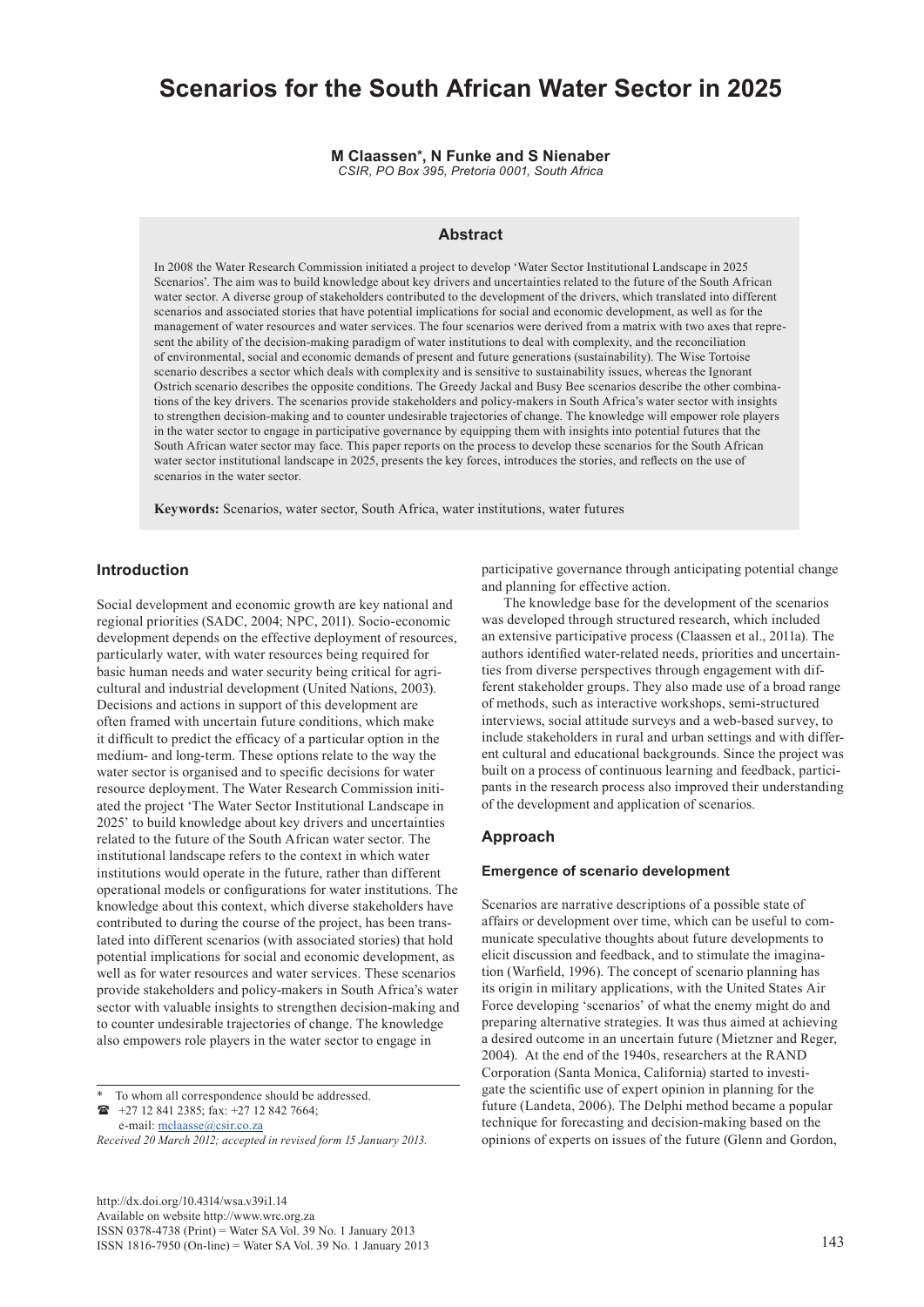2003; Landeta, 2006; Banuls and Salmeron, 2007). The Royal Dutch Shell company employed scenario tools to good effect in the 1970s, when they improved their size and profitability by being prepared to act quickly during the oil price shock of 1973 (Daum, 2001). Royal Dutch Shell is often seen to have led scenario development internationally, but Clem Sunter is credited with popularising the use of scenarios in South Africa, with the publication, *The World and South Africa in the 1990s*, which describes 'High Road' and 'Low Road' scenarios (Sunter, 1987). This specific application of scenarios hailed the beginning of scenario planning in South Africa. Kahane (1996) facilitated a process that became known as the Mont Fleur Scenario Project, which was launched in 1992. It explores the question 'What will South Africa be like in the year 2002?' The Department of Arts, Culture, Science and Technology (DACST) also deployed scenarios and technology foresighting in the development of South Africa's National Research and Development Strategy, with Kahn initiating and leading the development of the *South African National Research and Technology Foresight Project* (DACST, 1999). In that case, a Delphi approach was followed to derive macro-scenarios. Some of the recent scenario projects in the water sector include the World Business Council for Sustainable Development report on 'Business in the world of water: WBCSD water scenarios to 2025' (WBCSD, 2006), and the Global Research Alliance (GRA) report on *Science and Technology-based Water Scenarios for Sub-Saharan Africa* (GRA, 2006). The Dinokeng team (2009) developed *3 Futures for South Africa*, which characterise future scenarios based on the effectiveness of the state and the engagement of society, whereas the Development Bank of Southern Africa published *Prospects for South Africa's Future*, which identifies 16 drivers and describes 2 scenarios for South Africa (DBSA, 2011).

## **Scenario development process**

Schwartz (1991) suggests a 6-step process for the development of scenarios: identifying focal questions; identifying key forces; deciding on driving forces; ranking of driving forces; selecting the scenario logic; and fleshing out the scenarios. In Phase 1 of the process for developing scenarios for the future, the analysis should be framed around a focal question. The question should reflect an issue that is both important and uncertain, or as Schwartz (1991) puts it, 'What is it that keeps me awake at night?' Another framework for scenario development describes a flow path which includes preparation, pioneering, map-making, navigation and reconnaissance (Shell 2003). In this study, the authors followed a combination of the Schwartz (1991) and Shell (2003) processes. The consolidated process is presented in Fig. 1.

The focal question was informed through a project inception meeting and stakeholder engagement. The next steps were to identify key forces in the local environment that would influence success or failure of decisions in the future (Fig. 1, 1b) and to determine driving forces in the macro-environment that influence the key forces (Fig. 1, 1c). These key forces and driving forces were identified through a literature review, personal interviews, social attitude surveys, questionnaires, role play sessions, a web-based survey and expert workshops. The semi-structured interviews included representatives from government, non-governmental organisations (NGOs), water boards, irrigation boards, water research institutions, mining groups, communities, municipalities, conservation agencies, agriculture and environmental activists. A key input to the project was the data derived from the South African Social Attitudes Survey that has been conducted annually by the Human Sciences Research Council (HSRC) since 2003. Questions related to key forces for the development of scenario axes were included in the surveys during 2008 and 2009 and reached 3 292 and 3 304 people, respectively. The survey included 34 water-related questions that provided useful inputs to the scenario development process. Two of these were openended questions that contributed directly to the identification of key forces. The responses to the open-ended questions were analysed through 'word clouds', to distil the key forces. Word clouds provide a visual impression of reoccurring themes or issues (Halvey and Keane, 2007), with the sizes of representative words in the cloud being proportional to the number of incidences of a particular issue in the responses. These key forces were grouped and ranked in a workshop by determining their degree of uncertainty as well as their impact on the focal question (Fig. 1, 1d).

In the water sector institutional landscape process, the consolidation and ranking were supported by a web-based questionnaire, with each driving force (resulting from consolidating key forces) being accompanied by a brief description and an assessment of its uncertainty and importance on a scale of 1 to 5. The driving forces were further refined through interaction at schools, which provided inputs from groups of younger South Africans from various parts of the country, who spoke a variety of languages, had a variety of cultural backgrounds, and had diverse educational settings. The interaction included some primary school learners, but mainly high school learners, ranging in age from 12 to 20 years. The questions being asked of the learners required them to reflect on their present context in relation to water as well as to imagine a future picture in relation to the provision of their water needs. The construction of the scenario logic is the first step in Phase 2 of the scenario development process (Fig. 1, 2a). Strategic conversations were held with thought leaders in the sector to refine the context, players, certainties, key uncertainties and the scenario outline. This resulted in the agreement on the scenario logic and provided key elements for fleshing out the scenario stories (Fig. 1, 2b). In the third phase of map-making, these inputs



### *Figure 1*

*The process followed for the development of the South African Water Sector Institutional Landscape in 2025 Scenarios (Adapted from Schwartz, 1991 and Shell, 2003).*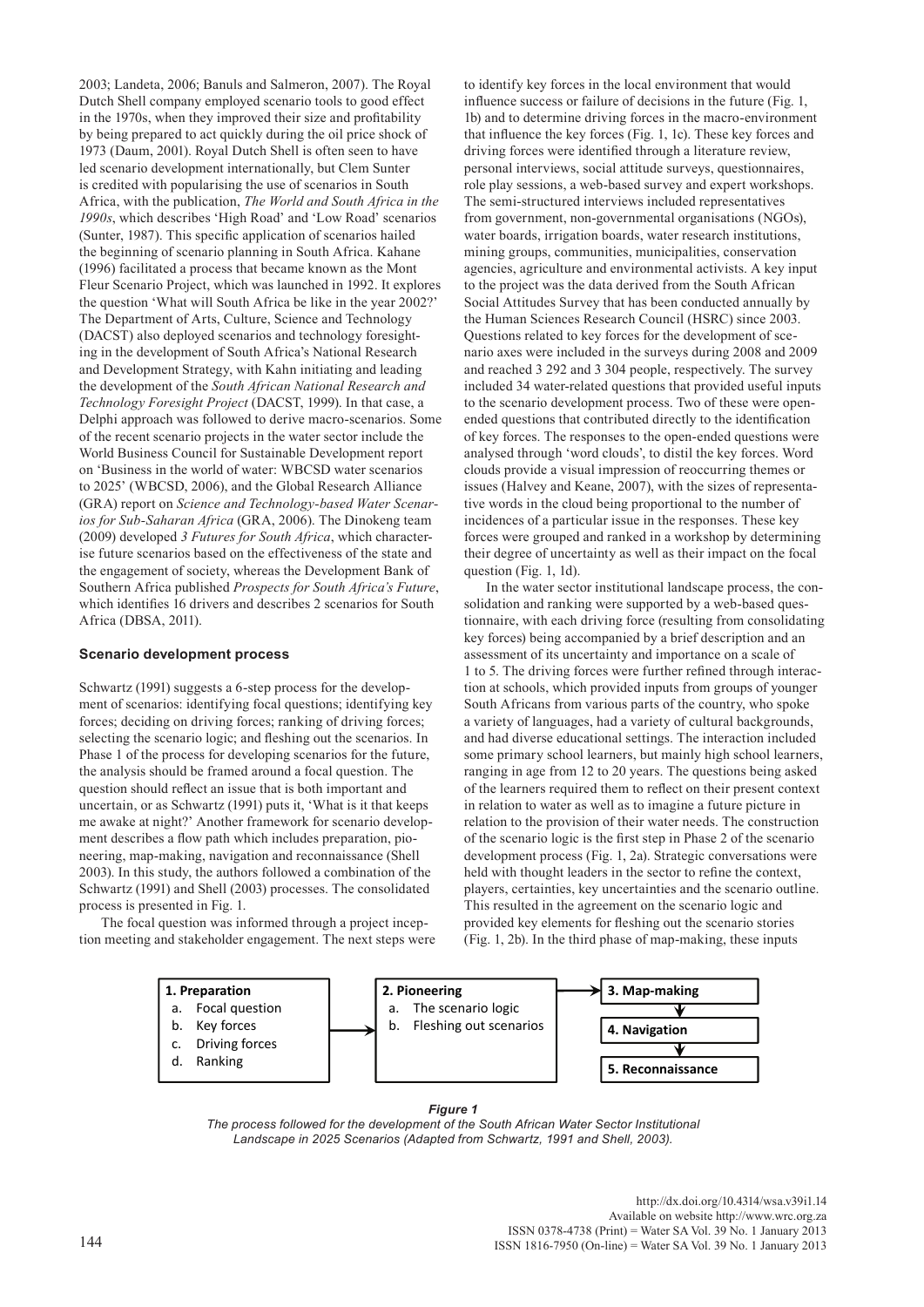*Word clouds derived from responses to the questions: a) 'If water is poorly managed by the municipalities and misused by the people, what do you think will happen?' and b) 'How can the government make sure there is safe drinking water for all in the future?'*



were combined with the driving forces and used to populate the stories around the scenario logic. The navigation and reconnaissance phases are related to the 'Picture of Now' (Society for International Development, 2005), with accounts of the current context and desired trajectories of change being provided by *A CSIR Perspective on Water in South Africa* (CSIR, 2010), the *National Development Plan: Vision for 2030* (NPC, 2011) and the 2011 Annual Report of the Department of Water Affairs (DWA, 2011).

## **Results**

Following the process in Fig. 1, the focal question (Step 1a) was identified as: 'What are the most important and uncertain driving forces that will impact on the South African water sector institutional landscape by 2025 and what could the future look like under different configurations of these key forces?' The key forces that are likely to affect the water sector institutional landscape by 2025 were identified through individual interviews, social attitude surveys and a web-based survey (Step 1b in Fig. 1). The results from the closed questions in the South African Social Attitudes Survey (Roberts et al., 2010) provided useful contextual information, whereas the open-ended questions provided useful inputs to key forces. The word clouds presented in Fig. 2 summarise the issues and concepts that were derived from the open-ended questions in the South African Social Attitudes Survey.

Key forces identified through the various engagement methods were consolidated to inform the formulation of driving forces. The use of different methods to gather information for the development of scenarios highlighted certain strengths and weaknesses in these approaches. While the web-based survey allowed easy access for many potential respondents, the number of responses was relatively low. This response rate was in line with other similar surveys (Kaplowitz et al., 2004). The respondents rated the suggested driving forces in terms of importance and uncertainty, but there were no suggestions for additional driving forces. The forces and associated descriptions were communicated and further inputs invited through summary documents, conference presentations and workshop discussions. Discussions and role-play sessions at various schools provided additional inputs to the forces. The 27 driving forces that were consequently identified as important influences on the water sector towards 2025 are listed in Table 1.

The driving forces described in Table 1 were used to construct the scenario logic, which provided the outline for learners at several schools to provide further inputs and contribute stories of the future. The conversation resulting from these interactions produced a wide range of thoughts and ideas. Learners were particularly concerned about the impact of mining on water quality and how this reduced water quality would impact on farmers, farmland and poorer communities. They also felt that greater monitoring of mines and enforcement of legislation was important. Learners also felt that

better technology will be needed in future to farm with less water, and alternative industries would need to be promoted. They expressed a concern that water will run out as a result of growing human, power and economic needs. They also felt that technological solutions like desalination may help in future. Learners felt that alternatives to municipally-purified water may be necessary in rural areas that lack basic access to water (e.g. filtration and bleach purification) and worried about the lack of personal responsibility that South Africans take for water. Finally, they felt that household-level conservation and water awareness will be increasingly important in future.

During the strategic conservation workshops, which was the next mode of stakeholder interaction, the scenario logic was established, which featured 2 pivotal issues as axes (Illbury, 2011; Claassen et al., 2011b). These pivotal issues, which represented themes of the above driving forces, were defined as follows:

- Ability of decision-making paradigm to deal with complexity
- The reconciliation of environmental, social and economic demands of present and future generations, i.e. sustainability

The pivotal issues resulted in the development of 4 scenarios (Fig. 3). Each scenario was assigned a popular title, as is the practice in scenario development (GRA, 2006; Dinokeng Team, 2009; DBSA, 2011). These names aid in the characterisation, communication and application of the scenarios. In the 'Wise Tortoise' scenario, the decision-making paradigm deals with complexity, and is keenly sensitive to sustainability issues. In the 'Busy Bee' scenario there is a keen sensitivity to sustainability issues but the decision-making paradigm fails to deal with complexity. In the 'Ignorant Ostrich' scenario, there is exploitation regardless of sustainability and the decisionmaking paradigm fails to deal with complexity. The 'Greedy Jackal' scenario represents a future where the decision-making paradigm deals with complexity but where exploitation continues regardless of sustainability.

Literature on complexity supports the identification of this issue as a driver for scenarios. Complex systems exhibit the following: a large number of interacting elements; non-linear relationships between elements; system characteristics are emergent; the system integrates the past and present and this evolution is irreversible; the past is not a good predictor of the future; and forecasting is difficult (Snowden and Boone, 2007). Rogers et al. (2000, p. 509) list 'dealing with uncertainty, complexity and change as given factors' as one of the required inputs for securing a nurturing institutional environment, whereas Pollard and Du Toit (2008) argue that management approaches of the past have failed to deal adequately with the challenges posed by complex and rapidly changing systems.

Stories were written for each scenario, which described what the world would look like under each of the four conditions. The purpose of stories is for people to imagine a future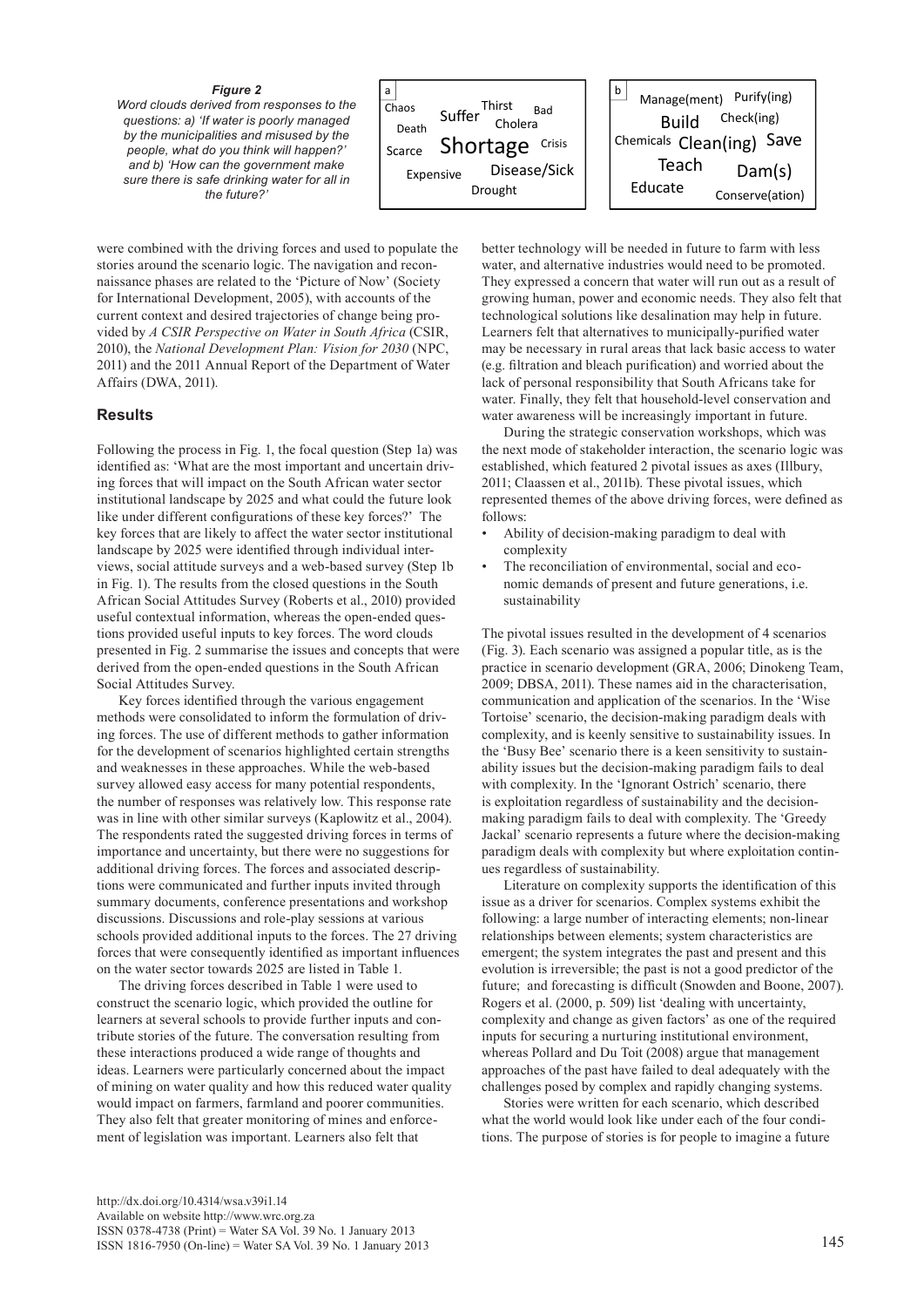| Table 1<br>Questions and resultant driving forces for the water sector institutional landscape in 2025                                                                     |                                       |
|----------------------------------------------------------------------------------------------------------------------------------------------------------------------------|---------------------------------------|
| Questions                                                                                                                                                                  | <b>Driving force</b>                  |
| Are long-term plans in place to achieve objectives for the future?                                                                                                         | Strategic planning                    |
| Is the water sector prioritised at the political level?                                                                                                                    | Prioritisation                        |
| Are other sectors able to provide reliable supplies of goods and services to the water sector?                                                                             | Inter-sectoral coordination           |
| Are water users and polluters required to cover the real cost of their use, including externalities?                                                                       | Economics of water                    |
| Are water resource management and water services privatised?                                                                                                               | Privatisation                         |
| Does regulation ensure a culture of compliance and cooperative management in the water sector?                                                                             | Regulation                            |
| Are responsible agencies able to issue water use licences to support sustainable social and eco-<br>nomic development?                                                     | Water use licensing                   |
| Does a shortage of skills prevent the water sector from being effective?                                                                                                   | Skills                                |
| Does high staff turnover prevent the water sector from being effective?                                                                                                    | Staff turnover                        |
| Is funding for monitoring, evaluation and maintenance available and deployed to ensure continued<br>and sustainable delivery of services?                                  | Funding for operations                |
| Are technology and technology-related services global?                                                                                                                     | Globalisation                         |
| Does the development of new technologies keep pace with the challenges in the sector and are<br>available technologies deployed in the sector?                             | Technology development                |
| Does civil society participate in water governance?                                                                                                                        | Civil society                         |
| Do water user groups feel that they have fair and equitable access to water governance processes?                                                                          | Equitable participation               |
| Do communities have a sense of ownership of water resources and associated infrastructure?                                                                                 | Ownership                             |
| Is the water sector able to respond to global change?                                                                                                                      | Global change                         |
| Do national and regional political contexts create an environment which is conducive to the effec-<br>tive functioning of water institutions?                              | Political stability                   |
| Is the public water sector decentralised and are decisions devolved to a local level?                                                                                      | Decentralisation                      |
| Is local government able to meet the demands of the water sector?                                                                                                          | Local government                      |
| Are rights to water translated into action?                                                                                                                                | Rights to water                       |
| Do land restitution and transformation in land ownership lead to more effective water use?                                                                                 | Land restitution                      |
| Do implementation of water sector policies and regulation achieve an equitable balance between<br>providing services, utilising the resource and achieving sustainability? | Balance development and<br>protection |
| Does water governance take account of the physical, chemical and biological complexity and<br>constraints of the resource?                                                 | Biophysical constraints               |
| How does poor water quality affect users and impact on real social and economic development?                                                                               | Water quality                         |
| Is the water sector recognised as a critical driver for social and economic growth?                                                                                        | Social and economic growth            |
| Is a regional approach taken in water-related social and economic development?                                                                                             | Regional development                  |
| Does disease, such as HIV/AIDS, diarrhoea, and cholera change demands for water resources and<br>services?                                                                 | Disease                               |

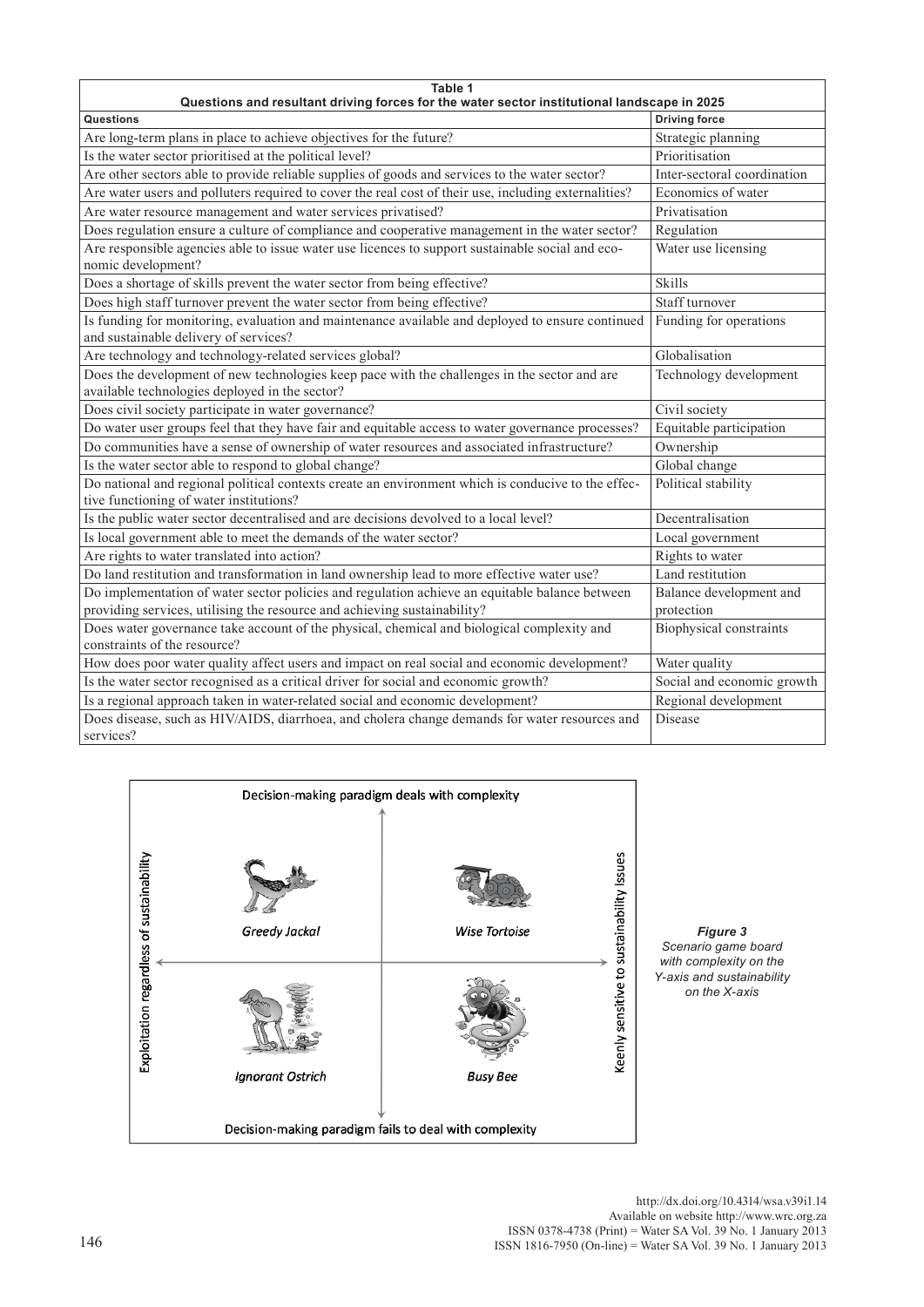under certain conditions and to visualise possible consequences of such a future. The stories are therefore not predictions, or the truth, but represent plausible futures. This process helps people to identify preferred future states, recognise trajectories and agents of change and take action to realise a desired future. Likewise, people can also take steps to mitigate risks that certain future conditions could bring about. Characters with traits that could be associated with the scenarios were chosen to aid in communication. The Wise Tortoise comes from the children's story of the race between the tortoise and the hare, which demonstrates the value of a methodical approach. The Busy Bee illuminates the scenario where there is good intent and effort, but ignorance of complexity foils these efforts. The Ignorant Ostrich follows the myth that ostriches stick their heads in the sand when there is danger. The Greedy Jackal is very sly and deals with complexity but exploits resources in an unsustainable way.

In the story of the Wise Tortoise, a paradigm shift has occurred. There is no isolated and singular 'water sector'. Instead, it is a multi-layered and diversified composite of different sectors all actively engaged in water as a resource of strategic importance. This has been achieved through the increased harmonisation of legislation and is guided by a shared, principle-based vision. This means that transaction costs are reduced and the tools used extend beyond command-and-control. There is now a state of institutional maturity and stability, one that recognises legal plurality and alignment with a confidence to embrace flexibility; it is, in essence, an enabling environment that allows governance to work. Moreover, it harnesses indigenous knowledge, values and decision-making processes. Strong decentralised systems allow for local regulation, and for local impacts to be addressed. As people become more empowered to make choices and decisions, a strong citizens' voice starts to emerge. Combined with successful incentives, this has encouraged accountability by all stakeholders, from individuals through corporations and up to government. A tortoise will prosper when it has a complete understanding of its environment, and allocates the correct resources timeously, with great thought, and with conviction. In this scenario, a common understanding and awareness by all stakeholders has led to the appreciation of the true value of water to self and to others. It is recognised as both a social and an economic resource, but more importantly a finite one, which should therefore be protected and carefully managed. The environment flourishes, providing a sustainable resource of clean and re-usable water. The outcome of this scenario is a happy and prosperous people.

The story of the Busy Bee is characterised by noble intentions but a failure to correctly execute requisite actions. Part of the reason for this is a distorted perception of the state of affairs. The country has enough water – or so it seems – and there is a genuine zeal on the part of the government to ensure that it remains so, and that the supply, and management, of water is sustainable. The right words are used, suggestions are enthusiastically embraced and there is clear evidence that sustainability is considered a priority. In fact, there is almost an obsession towards developing and displaying sensitivity towards sustainability at all costs. Unfortunately, the real picture is not so rosy. Although water resources seem well managed, the impression is out of touch with reality. There is little economic growth, and social development is slow. The demand for water is growing quickly, and so problems are hiding just around the corner. The lack of acknowledgement of complexity results in government not taking into account the inherent unpredictability that characterises the water sector. There is

an increasing inability to deal with the unexpected, and people within the management system operate in silos with little co-operation or sharing of knowledge. Similarly, any research that is encouraged is poorly directed, without any clear focus. The passion is there, but it is dispersed and diluted in effect. The resultant knowledge is not internalised, there is no time to reflect on decisions, and there is little innovation and new ideas to address pressing and emergent problems.

The driving feature of the story of the Ignorant Ostrich is the government's incapacity to prioritise water as central to development, and the rush to implement short-term and imbalanced solutions to the ever-growing challenges of a developing nation. In this scenario the forces entrusted with the management of water (the government) have a poor understanding of the concept of sustainability. They have 'more important issues' on their plate. There is frustration around general service delivery. People want taps, and they want them quickly. Little concern is afforded to the security, maintenance, quality, and assurance of the supply. As a result the government has been forced to make quick, and often rash, decisions surrounding water issues, hoping to secure quick results. The concept of sustainability is lost in the rush. If there is a key phrase in this scenario it is 'short-term'. Political and social imperatives for job creation and social and economic growth take precedence, with a view to 'improving the quality of life'; and when decisions are made they are designed to secure as much as possible as quickly as possible. In an attempt to accelerate delivery, work is going to the private sector (often via costly tender processes), which in turn increases complexity in the system and, subsequently, leads to higher transaction costs. The combination of a weak understanding of inter-generational equity and a lack of common vision, combined with an unyielding quest for short-term benefit, has placed a stranglehold around any considerations of sustainability for the water sector. While the little water that is left in the system bleeds out, the ostrich has not seen the danger signs and is unable to make decisions that allow for a sustainable and prosperous future for South Africa.

In the story of the Greedy Jackal, water is scarce. Resources are running dry in a country that is still in the process of development and addressing backlogs. The government is chiefly concerned with pandering to the social and economic demands placed upon it, and, as a result, represses any pressures for environmental responsibility. However, the prevailing mind set is not fatalistic. Something must be done, and a multidisciplinary approach is agreed upon. Learning is not through testing, but by doing. This is evident in increasing discourse around trade-offs, such as the sharing of resources, efficiencies and co-operations. Conflict increases between competing users, and the ideal has to be compromised at times to satisfy specific interests, be they economic, social, agricultural or even political. There is little agreement among stakeholders, and any decision-making is fragmented further by the vocal interference of lobby groups who seize the opportunity to pressurise malleable components of the decision-making process towards satisfying specific interests. South African citizens are confronted with tough decisions and are forced to rethink their cavalier attitude towards water. This is indeed a bitter way to learn about the critical nature of this limited resource. In frustration citizens turn to the government, who they see as the ultimate authority in the management of water. The government in turn centralises control and, in frustration, is unable to implement preferred measures, and thus suspends the National Water Act.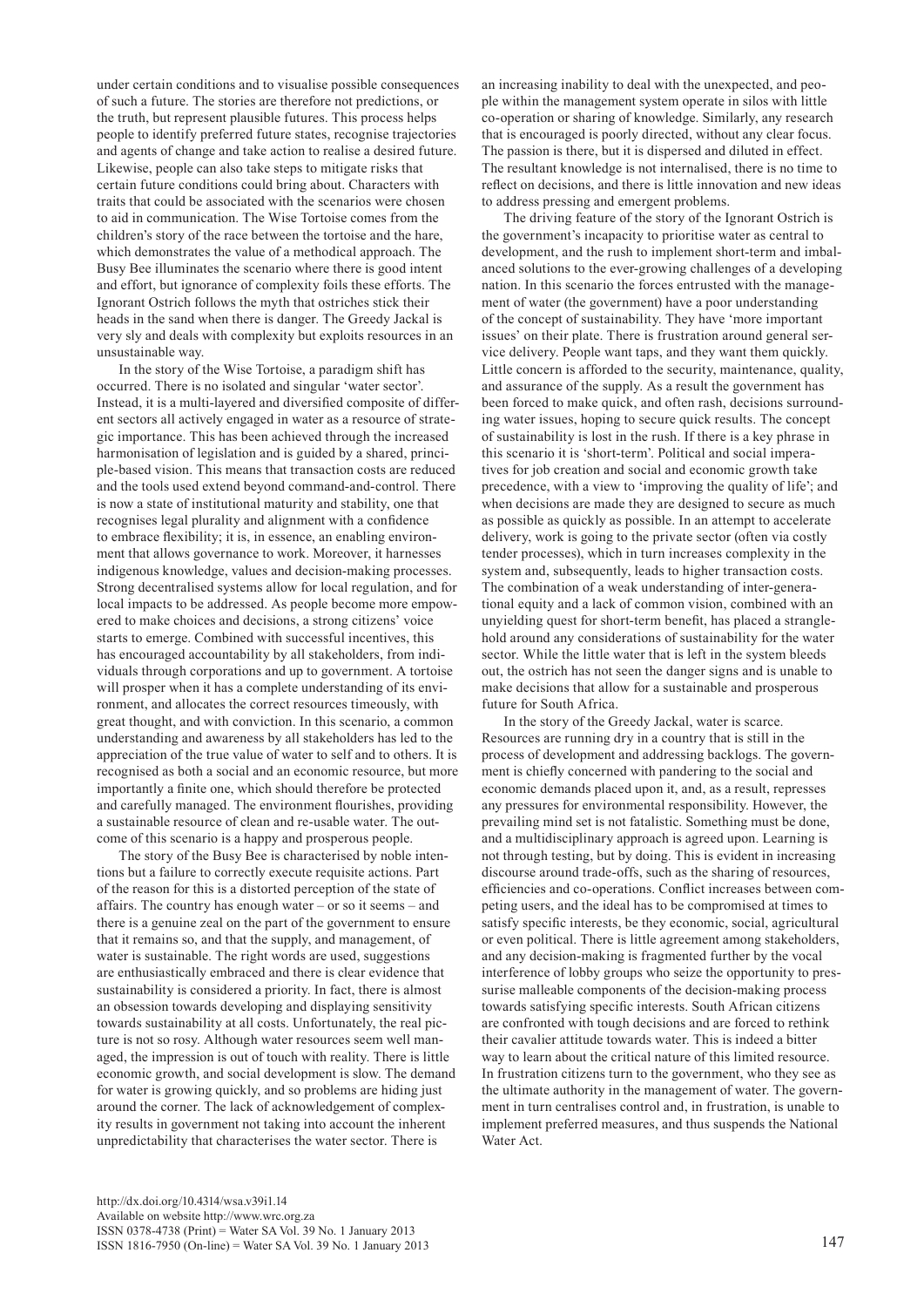## **Discussion**

One of the objectives of scenario development is to identify preferred future outcomes and to navigate towards such outcomes through explicit decisions and actions. Signposts or indicators can be used to assess the current position and trajectory in the scenario game board. Indicators that suggest progression to the Wise Tortoise future can be expressed as the degree to which:

- Water is prominent in integrated planning through national strategies, with particular reference to water security.
- A systems approach and complexity thinking support a shared, principle-based vision and proactive adaptive management approach.
- The National Water Resource Strategy is updated and implemented, through mature and stable institutions and stakeholders are empowered and accountable.
- Ministerial institutional instruments are in place.
- Legislation across sectors is harmonised to give effect to equitable and sustainable water resource-based social and economic development.
- There is effective informal governance and a strong citizens' voice.
- There is good support for research, knowledge is shared across disciplines and solutions which acknowledge complexity and sustainability are implemented.
- People have universal access to domestic water.

The Busy Bee scenario is characterised by the degree to which:

- Government is enthusiastic, with noble intentions to support sustainable development, but fails to take effective action.
- Social and economic growth is low and citizens do not see themselves as stakeholders.
- There is no complete picture of the water system, spatial planning is poor and there is an inability to deal with the unexpected.
- People have misguided views, are not in touch with reality and solutions are simplistic.
- Research is poorly directed, and while there are good intentions with projects to promote sustainable development, they are not aligned.

The Ignorant Ostrich path is defined by the degree to which:

- Water is not central to development and there is a poor understanding of sustainability.
- There is little concern for security, maintenance, quality and longevity of supply. Water comes out of a tap and everyone wants access, but the water supply is irregular, insufficient and degraded.
- The approach is short-term ('just do it'), with limited systems thinking which leads to imbalanced solutions and a weak understanding of intergenerational equity.
- There are no clear institutional systems in place, which results in poor institutional memory. International players are 'investing' for the wrong reasons and big business is 'calling the shots'.
- There is no acknowledgement of increasing complexity with the associated unpredictability leading to endless fire-fighting.

The traits of the Greedy Jackal scenario are the degree to which:

Government is blamed and the National Water Act is 'suspended' with adaptive management becoming a reality

in a context of water bleeding away and the wasteland encroaching.

- A multidisciplinary approach is agreed upon, but there is an increasing discourse around trade-offs, with the country still developing and addressing backlogs.
- New solutions need to be integrated, but shorter decisionmaking and response times are demanded, which means that innovation is key, but there are no resources to achieve innovation to support sustainable development.
- Water is scarce and the water sector is stressed, so citizens are forced to rethink their attitude towards water with water shortages escalating costs.
- There is an increase in conflict between competing users.
- Outbreaks of waterborne diseases prevail.

The present state of the water sector institutional landscape shares many traits with the Busy Bee scenario, although aspects of the other stories are also relevant in the current reality. The 'Proposed National Water Resource Strategy 2' (DWA, 2012) confirms this situation, stating that the complex physical, social and economic situation requires appropriate strategies, skills and capabilities. The Strategy also acknowledges the need for clear outcomes, monitoring, assessment and adaptive management, particularly in balancing social and economic benefits of competing water uses and ecological costs and benefits. The strategy further refers to the challenges in the implementation of the Reserve requirements and states that 'the stresses on water are increasing and water is not being managed in a sustainable manner' (DWA, 2012). This supports the authors' view of the current position of the water sector institutional landscape on the sustainable development axis. The path towards a preferred option (i.e. Wise Tortoise) requires the most significant interventions, such as real acknowledgement of complexity and the implementation of strategic adaptive management – in other words, the implementation and enforcement of the current policy. Inadequate action will move the sector to a worst-case scenario (i.e. Ignorant Ostrich). A push towards short-term, but inequitable, development will point towards the Greedy Jackal scenario.

The identification of sustainable development as a key driver of change is also supported by literature. The focus on sustainability gained public support with the publication of the book, *Silent Spring* (Carson, 1962), with the United Nations Conference on the Human Environment (UN, 1972) expressing a need for a common outlook to inspire and guide the peoples of the world in the preservation and enhancement of the human environment. The World Commission on Environment and Development also advanced this notion, saying that the strategy for sustainable development aims to promote harmony among human beings and between humanity and nature (Brundtland, 1987). The commitment to sustainable development was entrenched after the United Nations Conference on Environment and Development through the Rio Declaration and Agenda 21 (UN, 1992).

In conclusion, the scenarios and associated stories can be used by different actors in the water sector. Policy-makers (parliament and government) will benefit from a better understanding of the key forces that will define the future environment within which policies will be implemented. Such policies can then be tailored to be more effective in such an environment, but can also be adapted to counter undesirable trajectories of change. The scenarios will help regulators to identify possible conditions and issues that may prevail in the future. Regulations and operational plans can then be tailored